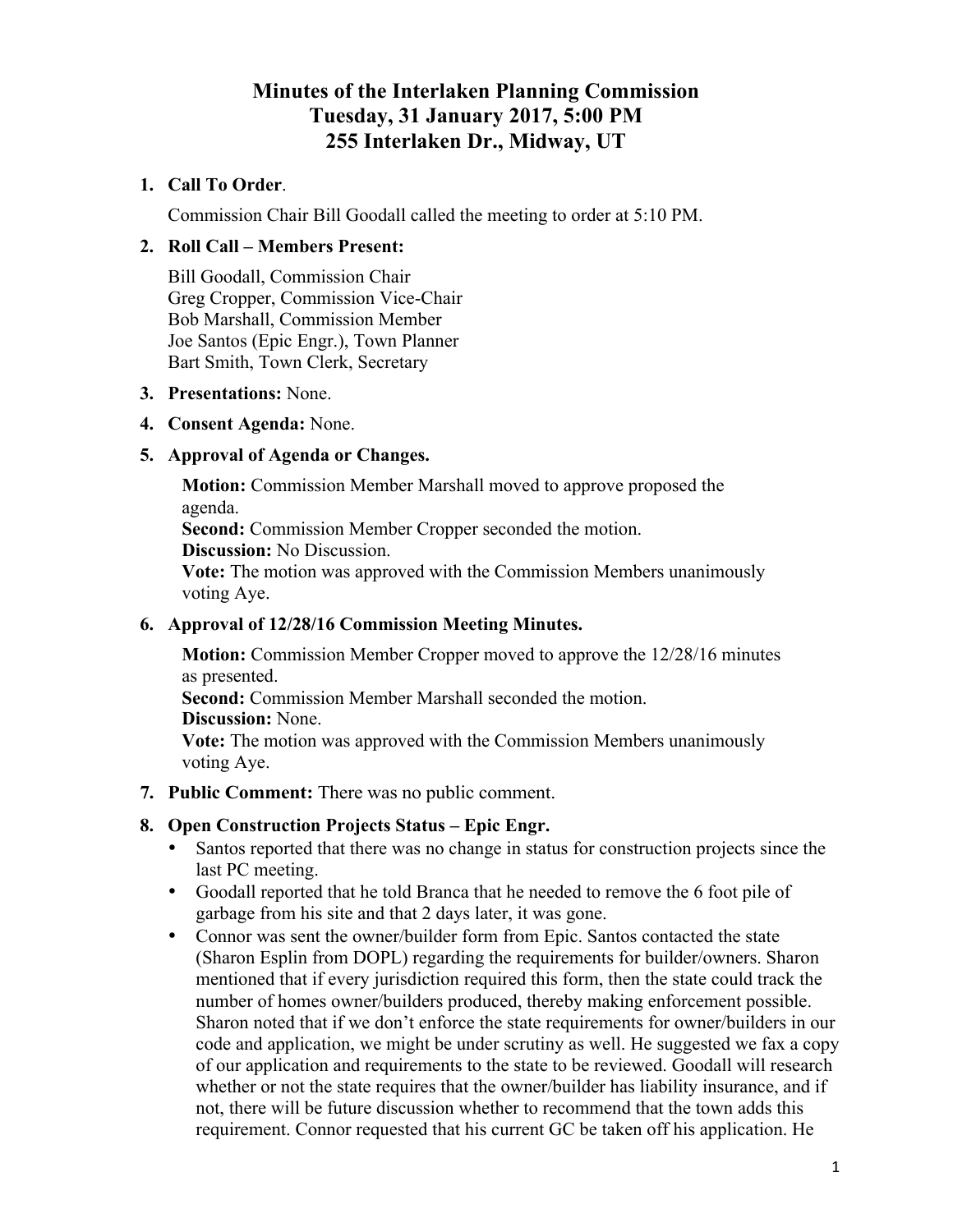may opt to hire another GC. Santos is still trying to find the correct link to the form on the state site. He was not listed under the forms.

## **9. Open Permit Applications Status – Epic Engr.**

Interlaken Drive – sewer line and gas line road cut. No one has submitted an application yet. They contacted Santos – he was supposed to research why they were running the sewer line up the edge of the road. There is a gas line 6 feet off the edge of the road, so they can't move the sewer out there. Santo's recommendation is to move the sewer line to the middle of the traffic lane so the manhole cover is placed there and to have him patch half the road. The ownership issue is still not clear. Goodall recommended we spend time on the ownership issue later in Other Business. Goodall also recommended we issue them a permit to proceed.

#### **10. Request to move March meeting to 3/21/17.**

The commission approved unanimously to move the March meeting to Tuesday, 3/21/17.

## **11. Title 9 – Chapters 9.01, 9.02, 9.03, IWUIC and SWPPP addition to 9.03**

See the attachment titled "Documents named in 9.01 through 9.03". The following discussion references material in this document.

- Order change form we don't have this. It should be incorporated into the permit process.
- Franchise agreements for Questar, HL&P, and Midway sewer are in process.
- Certificate of Occupancy Epic issues this. They will provide the PC with a copy.
- Uniform Codes adopted delete the dates and reference the latest State approved code.
- Utah Wildland Urban Interface Code and Firewise Landscaping for Utah. It was discussed whether to require adherence to these codes, and whether or not the state requires adherence.
- Interlaken Town Lighting Specifications. Discussion about whether we should have a lighting committee. Should we make the lighting guidelines part of our code. As stated in our current code, the requirements go into effect on 1/1/18.
- SWPPP Goodall recommends that we require the SWPPP components on the site plan for approval. It was noted that it is easier to reference the SWPPP than to include all the info in the code. The SWPPP seems destined to become the state standard, many municipalities have started using it.
- Sign Code. This chapter could be greatly simplified.
- Interlaken Landscaping and Gardening Code. This document has not vet been created. Goodall felt that this should named "re-vegetation" and ask people to use the Firewise Landscaping document as a reference. Cropper recommended that we discourage a large area of grass and use drought tolerant plants.
- Fire Hazard Severity Form each member of the commission filled out this form to determine the relative fire safety of their property. The results were scores of 38, 45, 70 and 70, putting our all homes in the "moderate" or "high hazard" category. The results seem to indicate we have a fire safety hazard in our community. This especially affects existing trees that are close to many houses in Interlaken. Goodall suggested that we apply a rating to the entire town so we can arrive at a uniform defensible space. This should go on our list for future discussion.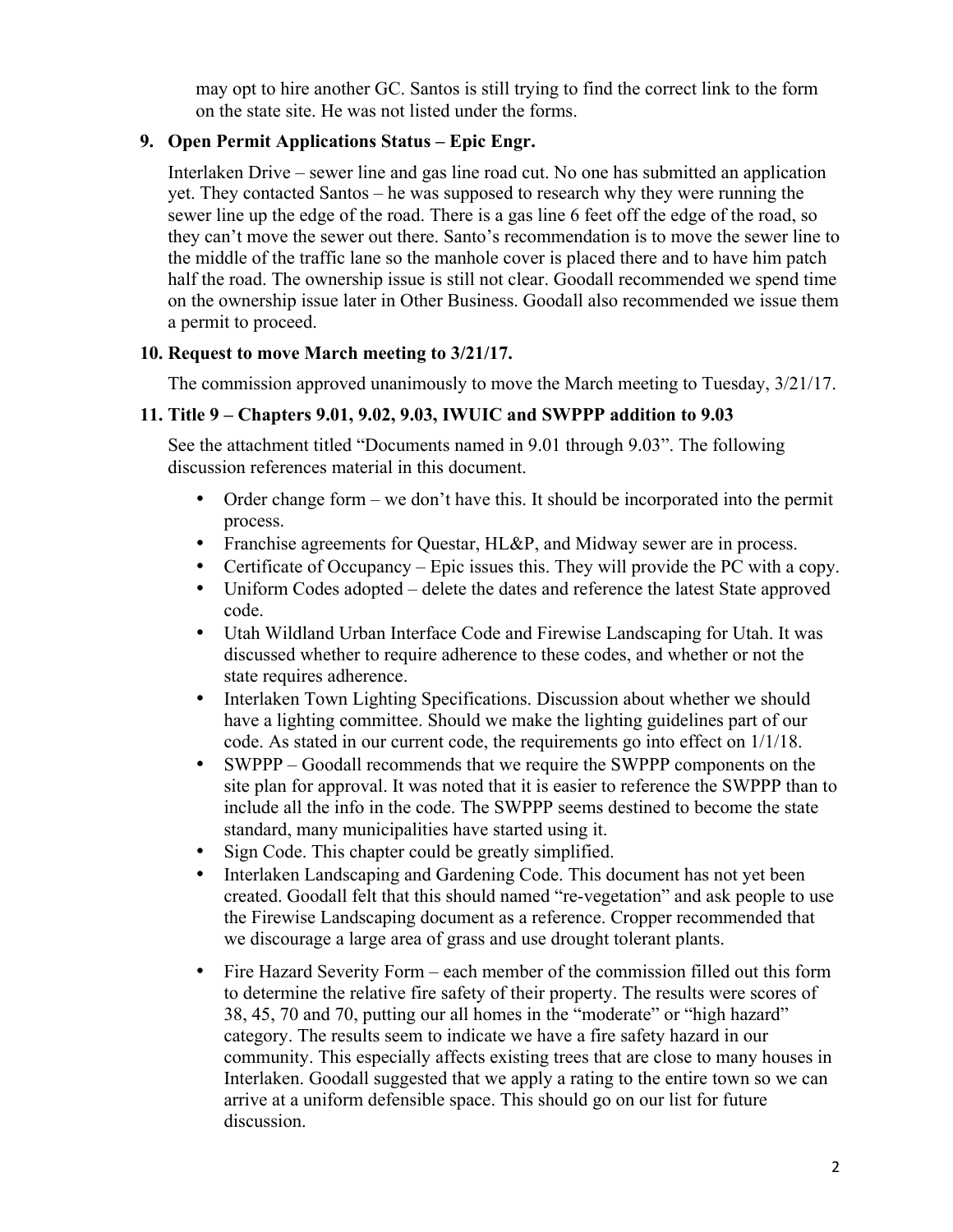## **12. Land Use Permit Discussion, Including Road Work (9.05)**

Refer to the attached documents "Land Use Permit Road Work" and "site disturbance 1" for a detailed list of different types of road work permits. Goodall will prepare a condensed version of this information and distribute to the commission for their review and further discussion.

## **13. Other Business and Action Item Update from Previous Meeting (see minutes).**

## **Freedom Agreement:**

Cropper asked Goodall if he'd seen any maps related to the Freedom Agreement (colorcoded). Goodall noted that he did see a map provided by Sherry Bolca, but it meant nothing. Cropper feels that there is a map somewhere that designates ownership. Goodall suggested that the PC issue the permit to install utilities, and let the Town Council figure out the ownership issue with the help of Epic. Cropper has many emails regarding the ownership issue and he will go through them and continue researching the issue.

#### **Previous Action Items from 12/28/17:**

• Santos – look into height requirement for building on steep slopes, measuring height from the basement vs. measuring from natural grade and advise the commission.

\*\*\*Santos reported that his geotech researched the issue and noted that if you require the builder to go straight up, the deeper you require the builder to dig into the hillside, which is worse than stepping up the hill. Goodall agreed with this assessment. In Connor's case, he has dug 25' to 30' into the hillside to meet the current requirement. This significantly destabilizes the hillside. Santos recommends that we have the same height requirement regardless of slope – 35' from natural grade. This would allow a stepped structure up a steeper slope, and avoid the excessive hillside digging. Santos will clean up the geotech report and make a formal recommendation to the commission.

- Santos/Town Council decide whether to hire Epic to research the water rights issue. \*\*\*Yes they have been hired to do so.
- Goodall contact Summit Engineering (Mike Johnston) and have him release all Interlaken maps to Epic Engineering. \*\*\*Goodall completed this task. Santos will follow up and meet with Johnston.
- Cropper review final versions of Franchise agreements. \*\*\*Cropper completed his review. Agreements are waiting signatures.
- Smith forward request for proof of Interlaken Drive ownership from the Town Council. \*\*\*Done.
- Goodall will prepare an information packet for the next meeting, focused on Title 9 and permits. \*\*\*Done.
- Cropper verify the PC indemnification with Lisa statement from our lawyer. \*\*\*In progress. He will get approval from Lisa to contact our lawyer.

Note that Santos left the meeting and noted that the town would be billed for 1.5 hours from Epic.

# **Multi-Family Boarding Issue**

The Town Council requested that the PC look into the issue of boarding houses (unrelated individuals sharing a household, using multiple leases) in future revisions of